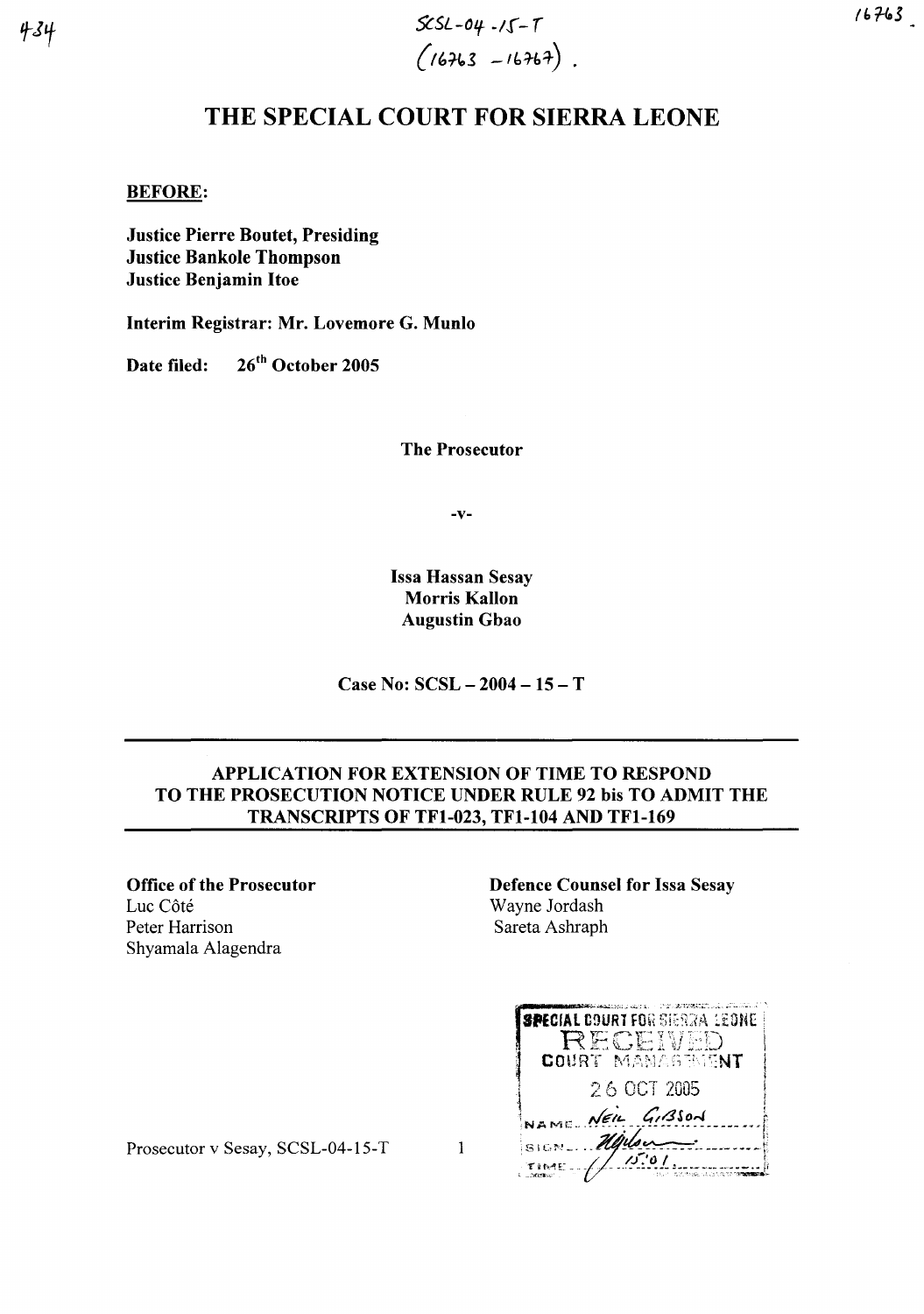# **INTRODUCTION**

- 1. On the  $26<sup>th</sup>$  October 2005 the Prosecution served their confidential notice under Rule 92 bis to admit the transcripts of testimony of  $TF1-023$ ,  $TF1-104$  and  $TF1-$ 169. The Defence objections, if any, must be submitted within five days pursuant to Rule 92 bis and therefore must be filed no later than the  $31<sup>st</sup>$  October 2005.
- 2. The Defence seeks an extension of the time, pursuant to Rule 72 bis, in order to properly consider this application and respond appropriately.

### **REASONS**

- 3. There are a number of reasons for the present application. The Sesay team is comprised of two working counsel. As the OTP are well aware both Lead Counsel and  $Co - Counsel$  will be traveling to Freetown within the next five day period. Lead Counsel (Jordash) will travel on the  $31<sup>st</sup>$  October and the Co- Counsel (Ashraph) on the  $28<sup>th</sup>$  October 2005 respectively. The timing of the Notice prevents the Defence from availing themselves of the mandated minimum period for our response since for one of the days both Counsel will be airborne.
- 4. Moreover the first indication the Defence received of the Prosecution's motion was on the  $26<sup>th</sup>$  October 2005. It would have helped to have some notice so that we could have prioritized the preparation of these witnesses and addressed ourselves to the evidence in advance and with these issues in mind. The Notice involves the consideration of over 500 pages of evidence, 7 authorities from the adhoc tribunals<sup>1</sup>, the Rules of Procedure and Evidence from the Special Court, the ICTR and the ICTY. It involves a complex area of law which is controversial and sensitive. The Notice involves a number of fundamental issues which relate to the Principle of Orality with which the Special Court has often been concerned and which the Prosecution have so often relied upon during the court proceedings. The admission of this evidence, without well thought out discussion, argument

 $<sup>1</sup>$  This is not including those which the Defence may seek to rely upon.</sup>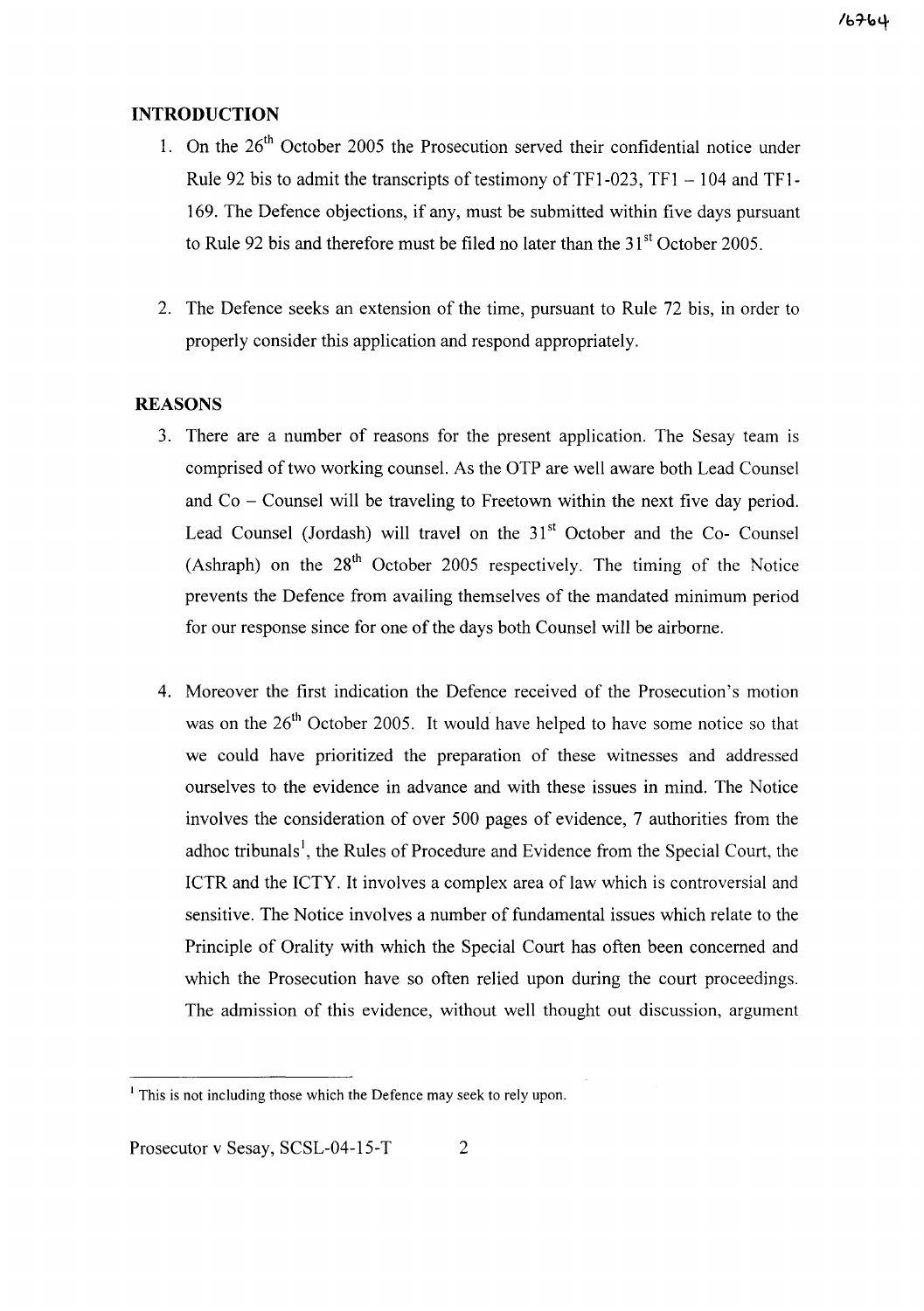and comprehensive consideration by all parties is likely to lead to error and injustice.

5. The interests of justice dictate that the Prosecution notice be properly debated. Ordinarily the Defence would have been able to achieve this within the next five days but this can not be adequately achieved when the Defence Counsel are in the process of preparing to leave their respective homes and travel several thousand miles, with all the practical and professional obligations, deadlines, prior commitments and arrangements which this necessarily involves. The Prosecution Notice could not have been filed at a more inconvenient and impractical time nor could its timing be more likely to lead to an impoverishment of debate on this issue.

#### **Lack of Prejudice to the Prosecution.**

- 6. The Defence seeks an extension until Monday  $7<sup>th</sup>$  November 2004. The extension sought is thus for only an additional seven days which will not create any difficulties for the Court or the Prosecution. **In** particular all the witness who are the subject of the Prosecution's notice (TFI-023, TFI -104 and TFI-169) are to be called after the sixth witness and moreover after witnesses TF1- 045 and TFI - 334. These two witnesses testified in the AFRC trial for a combined period of 12 days and incorporate over 2400 pages of evidence. **In** short there is a significant body of evidence to be called before the witnesses who are the subject of this notice will be heard.
- 7. **In** any event the Prosecution has served their Notice only one week before the next trial session. This has placed, not just an onerous burden on the Defence, but also an unnecessary burden on the Trial Chamber that, if it is to adhere to the timetable being dictated by the Prosecution Notice, will have to consider and deliberate on these complex issues with an unseemly degree of haste. It is submitted that this situation is less than ideal and may be inimical to good law.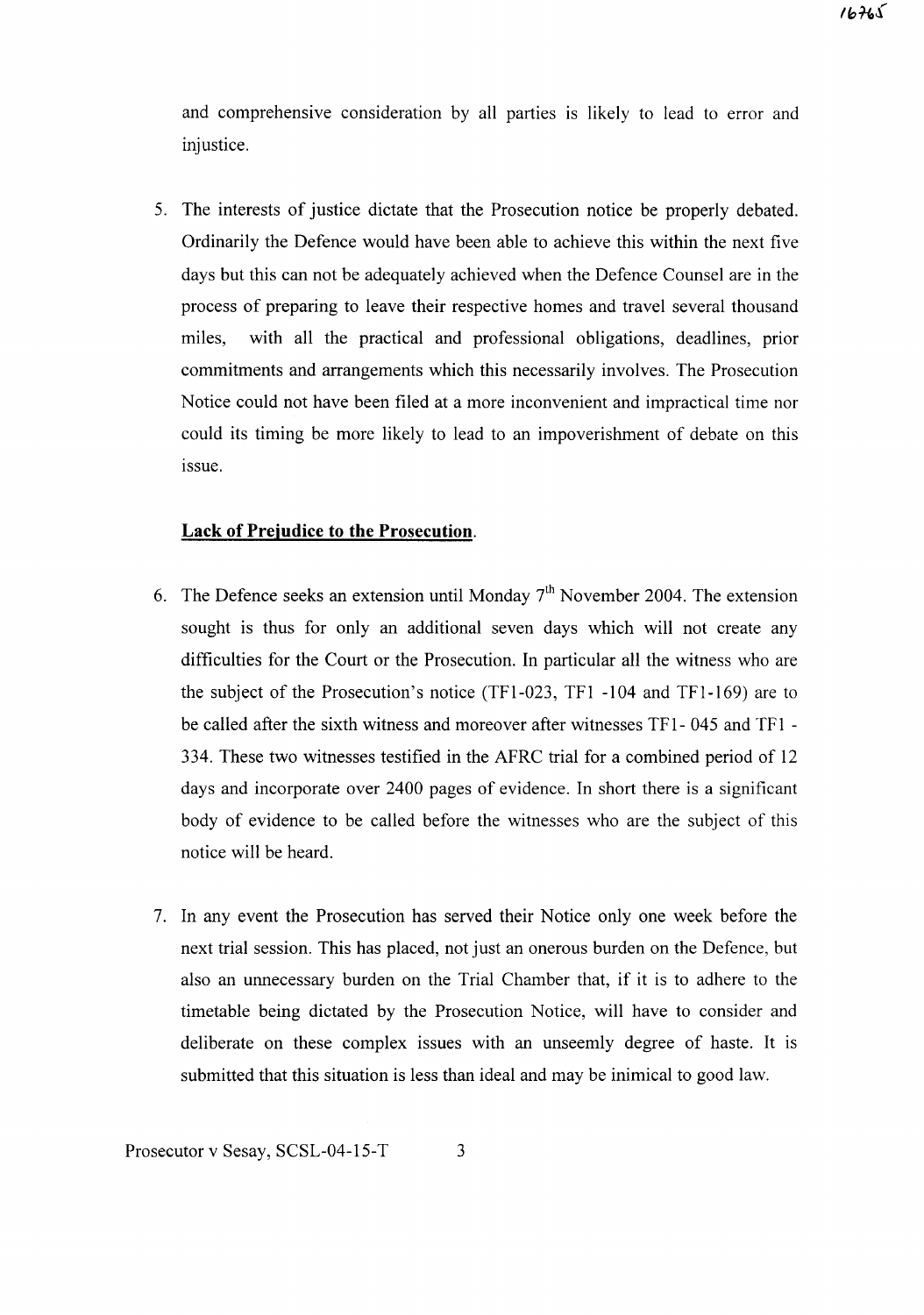$16766$ 

# **CONCLUSION**

8. The Defence respectfully seeks an extension of the time until the  $7<sup>th</sup>$  November 2005 (or until the Trial Chamber considers appropriate) to respond To the Prosecution Notice.

Dated the 26<sup>th</sup> October 2005

Wayne Jordash Sareta Ashraph Counsel for Issa Sesay